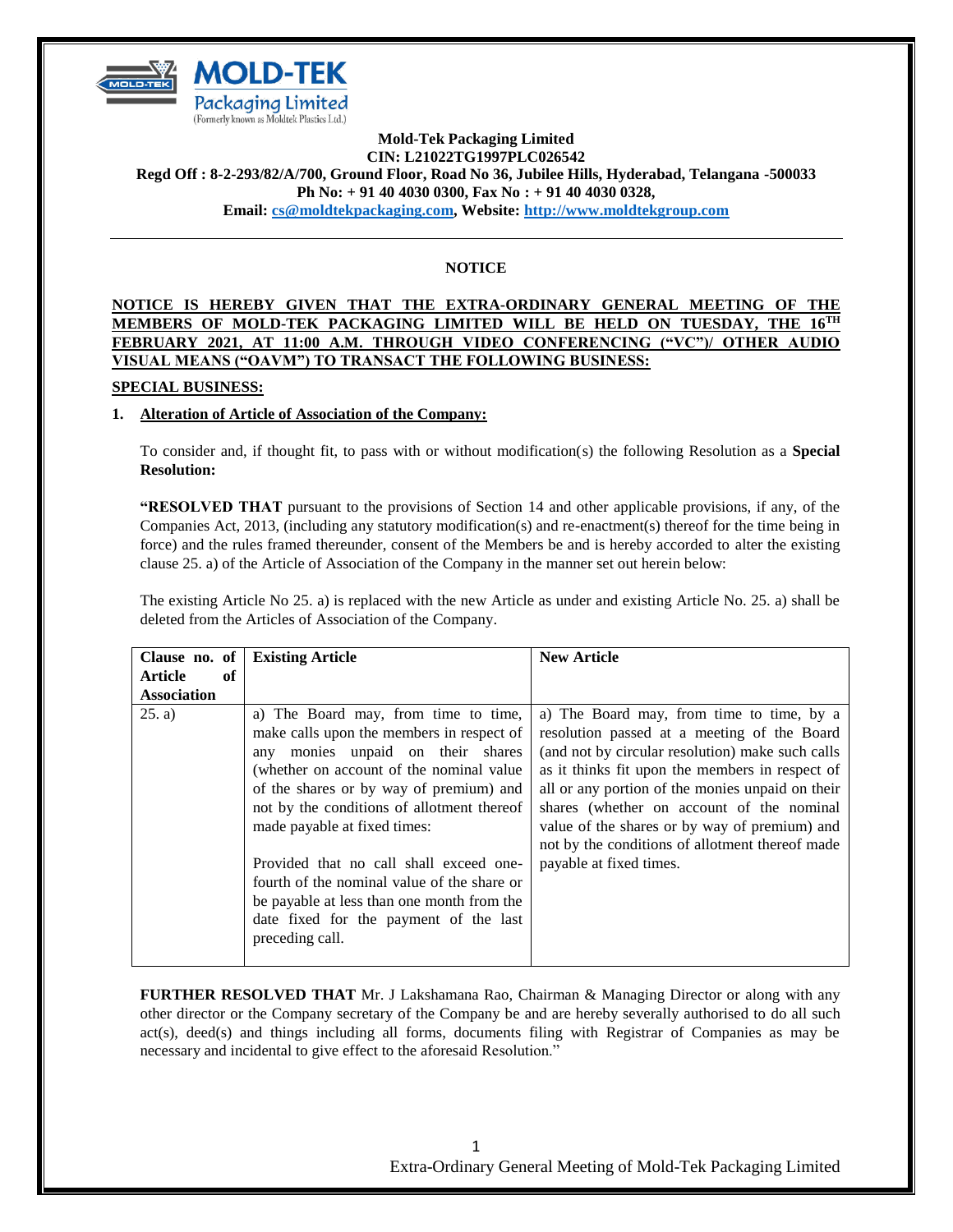

By Order of the Board **for MOLD-TEK PACKAGING LIMITED**

Sd/-

 **J. LAKSHMANA RAO** Place: Hyderabad Chairman & Managing Director

Date: 21<sup>st</sup> January, 2021 **DIN: 00649702** DIN: 00649702

### **Explanatory Statement pursuant to Section 102 of the Companies Act, 2013**

**Item no. 1:** 

#### **Alteration of Article of Association of the Company:**

As per the requirement of the new Companies Act, 2013, the Company has already adopted Table F of Article of Association under Schedule I.

The existing clause 25. a) of the Article of Association restricts the Company not to make any call higher than the one-fourth of the nominal value of the share.

The Company has, by way of Rights Issue, allotted partly paid shares in the month of November 2020. As per the Rights Issue letter of offer, the Board can make One or more subsequent calls for making the payment of call money. The existing articles restrict the Board in making a single call. In order to enable the Board to make one or more subsequent calls in making the payment (in line with Rights Issue Letter of Offer) the above amendment to the Articles of Association is proposed.

The proposed change in Article of Association of the Company requires the approval of members by way of Special Resolution.

The Altered AoA is being uploaded on the Company's website for perusal by the shareholders. Further, a copy of the Altered AoA of the Company would be available for inspection for the Members on the website of the Company and also at the Registered Office of the Company during the office hours on any working day, except Saturdays and Sundays between 11.00 a.m. to 1.00 p.m. till the date of EGM.

The Board recommends the Resolution at Item No. 1 of the Notice for the approval of the Members to increase / alter the Authorised Share Capital.

None of the Directors or Key Managerial personnel of the Company or their relatives are in anyway concerned or interested in the aforesaid resolution.

### **NOTES:**

1. In view of the continuing restrictions on the movement of people at several places in the country, due to outbreak of the COVID-19 pandemic, the Ministry of Corporate Affairs ("MCA") has vide its circular dated May 5, 2020 read with circulars dated April 8, 2020, April 13, 2020 and 31<sup>st</sup> December, 2020 other applicable circulars issued by the Securities and Exchange Board of India (SEBI), has allowed the Companies to conduct the EGM through Video Conferencing (VC) or Other Audio Visual Means (OAVM) during the period 2020-21. In accordance with, the said circulars of MCA, SEBI and applicable provisions of the Act and SEBI (LODR) Regulations, 2015, (Listing Regulations), this EGM of the Company is being conducted through VC / OAVM. Central Depository Services (India) Limited (CDSL) will be providing facility for voting through remote evoting, for participation in the EGM through VC / OAVM facility and e-voting during the EGM. The procedure for participating in the meeting through VC / OAVM is explained at- Instructions for members CDSL e-Voting System – For Remote e-voting and e-voting during EGM below and is also available on the website of the Company at [www.moldtekpackaging.com.](http://www.moldtekpackaging.com/)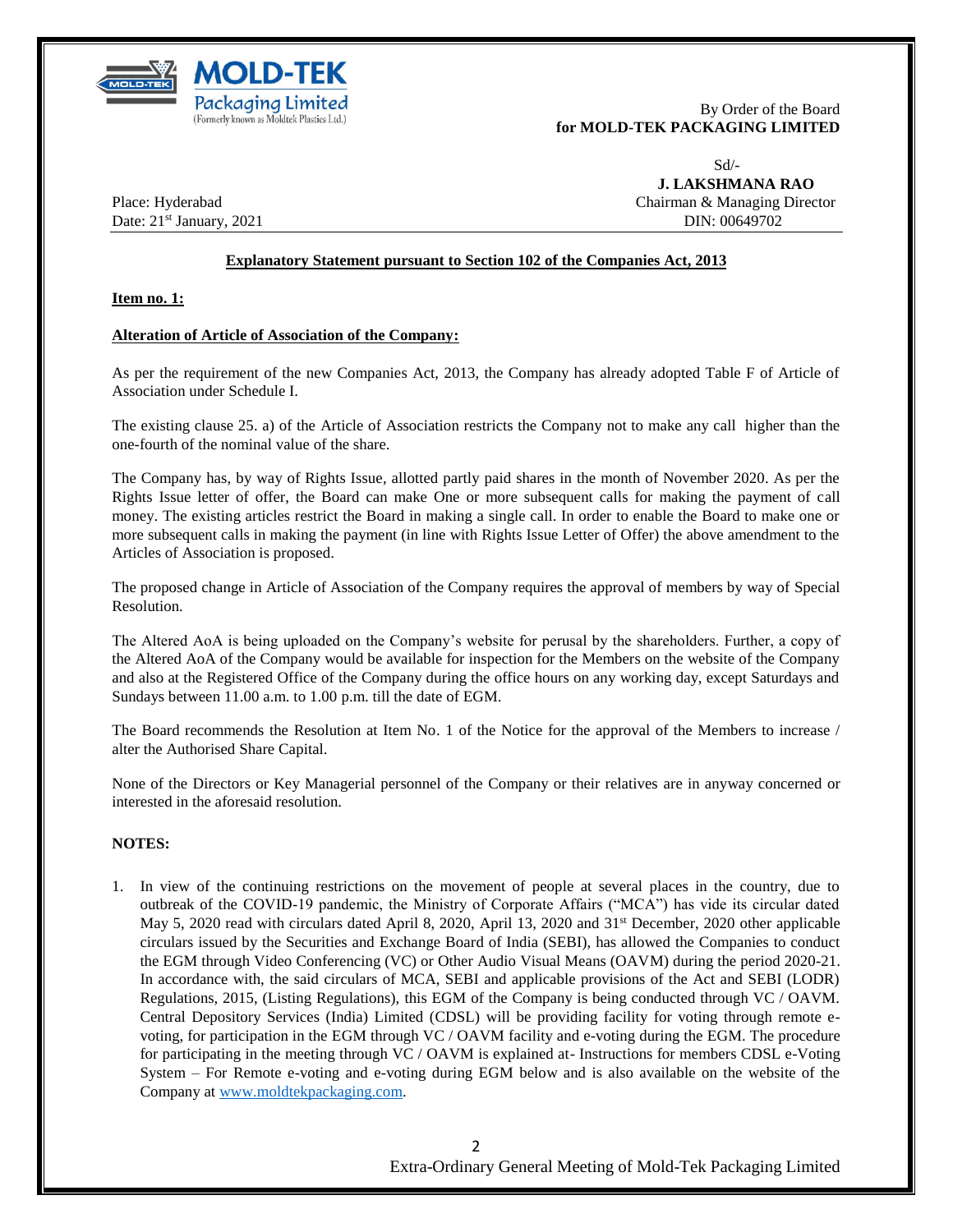

- 2. To support the 'Green Initiative', Members who have not yet registered their email addresses are requested to register the same with their DPs in case the shares are held by them in electronic form and with Registrar in case the shares are held by them in physical form.
- 3. Pursuant to the provisions of the Act, a Member entitled to attend and vote at the EGM is entitled to appoint a proxy to attend and vote on his/her behalf and the proxy need not be a Member of the Company. Since this EGM is being held pursuant to the MCA Circulars through VC / OAVM, physical attendance of Members has been dispensed with. Accordingly, the facility for appointment of proxies by the Members will not be available for the EGM and hence the Proxy Form and Attendance Slip are not annexed to this Notice.
- 4. Members attending the EGM through VC / OAVM shall be counted for the purpose of reckoning the quorum under Section 103 of the Act.
- 5. The Explanatory Statement pursuant to Section 102 of the Companies Act, 2013 in respect of Item No. 1 is annexed hererto.
- 6. Corporate Members (i.e other than individuals / HUF, NRI, etc.) are required to send a scanned copy (PDF/JPG Format) of its Board or governing body Resolution/Authorization etc., authorizing its representative for the purpose of voting through remote e-voting, for participation in the EGM through VC/OAVM facility and evoting during the EGM. The said Resolution/Authorization shall be sent to the Scrutinizer by email through its registered email address to [ashishgaggar.pcs@gmail.com](mailto:ashishgaggar.pcs@gmail.com) with a copy marked to [cs@moldtekpackaging.com.](mailto:cs@moldtekpackaging.com)
- 7. Members are requested to intimate changes, if any, pertaining to their name, postal address, email address, telephone/ mobile numbers, Permanent Account Number (PAN), mandates, nominations, power of attorney, bank details such as, name of the bank and branch details, bank account number, MICR code, IFSC code, etc., to their DPs in case the shares are held by them in electronic form and to Registrar in case the shares are held by them in physical form.
- 8. In case of joint holders, the Member whose name appears as the first holder in the order of names as per the Register of Members of the Company will be entitled to vote at the EGM.
- 9. Since the EGM will be held through VC / OAVM, the Route Map is not annexed in this Notice.
- 10. In accordance with, the General Circular No. 20/2020 dated 5 May 2020 issued by MCA and Circular No. SEBI/ HO/CFD/ CMD1/CIR/P/2020/79 dated 12 May 2020 issued by SEBI, owing to the difficulties involved in dispatching of physical copies, Notice of EGM is being sent in electronic mode to Members whose e-mail address is registered with the company or the Depository Participant(s).

Members holding shares in physical mode and who have not updated their email addresses with the company are requested to update their email addresses by writing to the company at [cs@moldtekpackaging.com](mailto:cs@moldtekpackaging.com) or CDSL Email [helpdesk.evoting@cdslindia.com](mailto:helpdesk.evoting@cdslindia.com) along with the copy of the signed request letter mentioning the name and address of the Member, self-attested copy of the PAN card, and self-attested copy of any document (eg.: Driving License, Election Identity Card, Passport) in support of the address of the Member. Members holding shares in dematerialised mode are requested to register or update their email addresses with the relevant Depository Participants.

The Notice of EGM is available on the website of the company at [www.moldtekpackaging.com](http://www.moldtekpackaging.com/) and on the websites of Stock Exchanges i.e. BSE Limited and National Stock Exchange of India Limited and on the website of Central Depository Services (India) Limited (CDSL) at [www.cdslindia.com.](http://www.cdslindia.com/)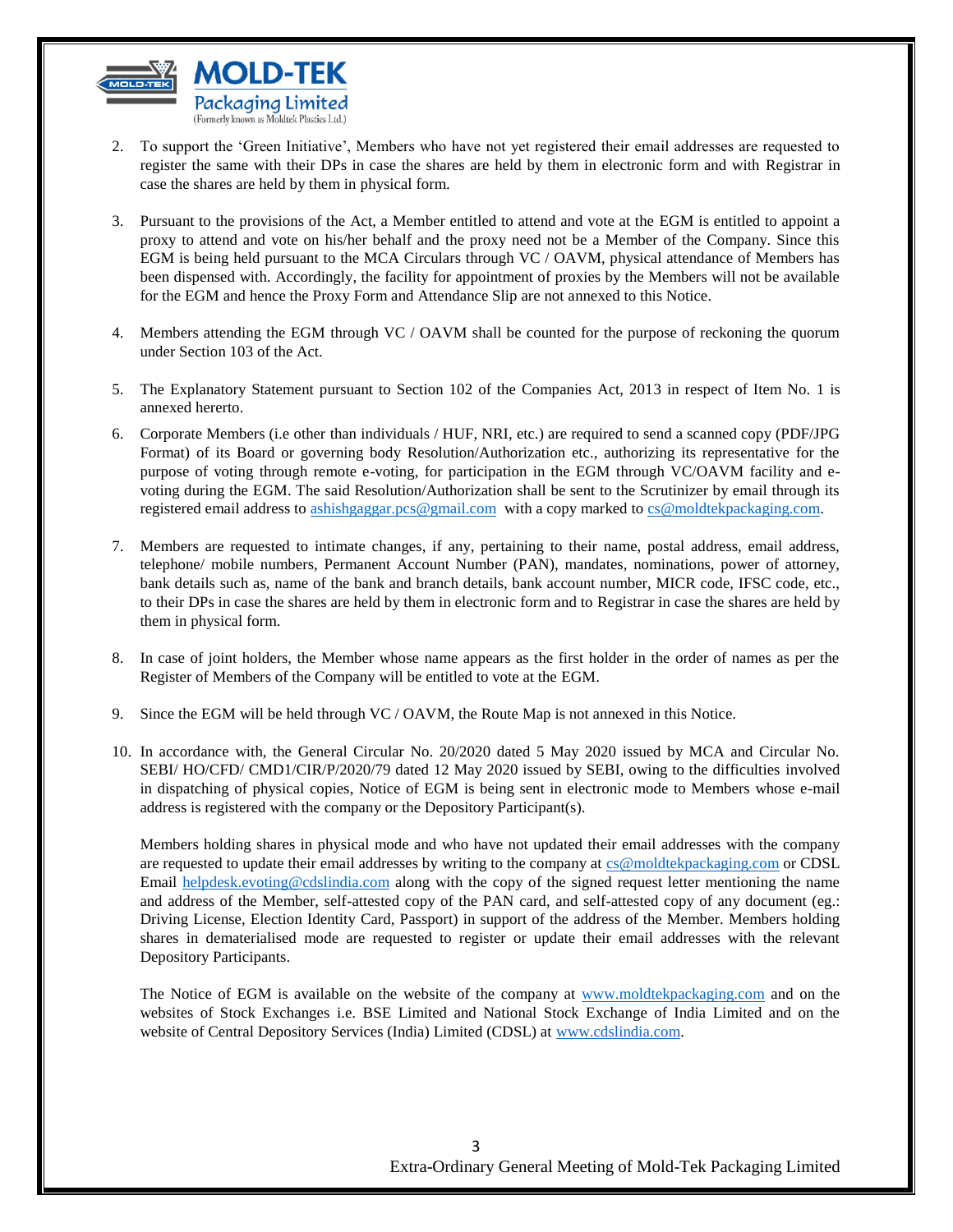

- 11. Individual Members can now take the facility of making nomination of their holding. The nominee shall be the person in whom all rights of transfer and/or amount payable in respect of shares shall vest in the event of the death of the shareholder and the joint-holder(s), if any. A minor can be nominee provided the name of the guardian is given in the nomination form. Non- individuals including society, trust, body corporate, partnership firm, karta of Hindu Undivided Family, holder of Power of Attorney cannot nominate. For further details in this regard, Members may contact M/s. XL Softech Systems Limited,3, Sagar Society, Road No. 2, Banjara Hills, Hyderabad - 500 034, Telangana, the Registrar and Share Transfer Agents of the Company.
- 12. Securities and Exchange Board of India (SEBI) has issued a circular clarifying that it shall be mandatory for the transferee(s) to furnish copy of Permanent Account Number (PAN) card to the Company/Registrar and Transfer Agent of the Company for registration of transmission and transposition of shares in the physical mode. Members may please take note of the same.

#### **Voting Through Electronic Means:**

- 1. The voting period begins on  $12<sup>th</sup>$  February, 2021 at 9:00 a.m and ends on  $15<sup>th</sup>$  February, 2021 at 5.00 p.m. During this period shareholders' of the Company, holding shares either in physical form or in dematerialized form, as on the cut-off date 8<sup>th</sup> February, 2021 may cast their vote electronically. The e-voting module shall be disabled by CDSL for voting thereafter.
- 2. Mr. Ashish Gaggar, Practicing Company Secretary (Membership No. FCS 6687) has been appointed as the Scrutinizer to scrutinize the voting and remote e-voting process in a fair and transparent manner.
- 3. Members who have cast their vote by remote e-voting prior to the meeting may also attend the meeting but shall not be entitled to cast their vote again.
- 4. The voting rights of Members shall be in proportion to their shares in the paid up equity share capital of the Company as on cut-off date. A person, whose name is recorded in the register of members or in the register of beneficial owners maintained by the depositories as on cut-off date i.e.  $8<sup>th</sup>$  February, 2021, only shall been entitled to avail the facility of remote e-voting. A person who is not a member as on the cut-off date should treat this notice for information purpose only.
- 5. Any person, who acquires shares of the Company and becomes a Member of the Company after dispatch of the Notice and holding shares as on cut-off date, may cast vote after following the instructions for e-voting as provided in the Notice convening the meeting, which is available on the website of the Company and CDSL. However, if you are already registered with CDSL for remote e-voting, then you can use your existing User ID and password for casting your vote.
- 6. The Scrutinizer shall, immediately after the conclusion of voting at the meeting, would count the votes cast at the meeting, thereafter unblock the votes cast through remote e-voting in the presence of at least two witnesses not in the employment of the Company and make, not later than three days of conclusion of the meeting, a consolidated Scrutinizer's Report of the total votes cast in favour or against, if any, to the Chairman, who shall countersign the same.
- 7. The results declared along with the Scrutinizer's Report shall be placed on the Company's website [www.moldtekgroup.com](http://www.moldtekgroup.com/) and on the website of CDSL [www.cdslindia.com](http://www.cdslindia.com/) immediately after the result is declared. The Company shall simultaneously forward the results to BSE Limited and National Stock Exchange of India Limited, where the equity shares of the Company are listed.
- 8. The resolutions listed in the Notice of the EGM shall be deemed to be passed on the date of the EGM, subject to the receipt of the requisite number of votes in favour of the respective resolutions.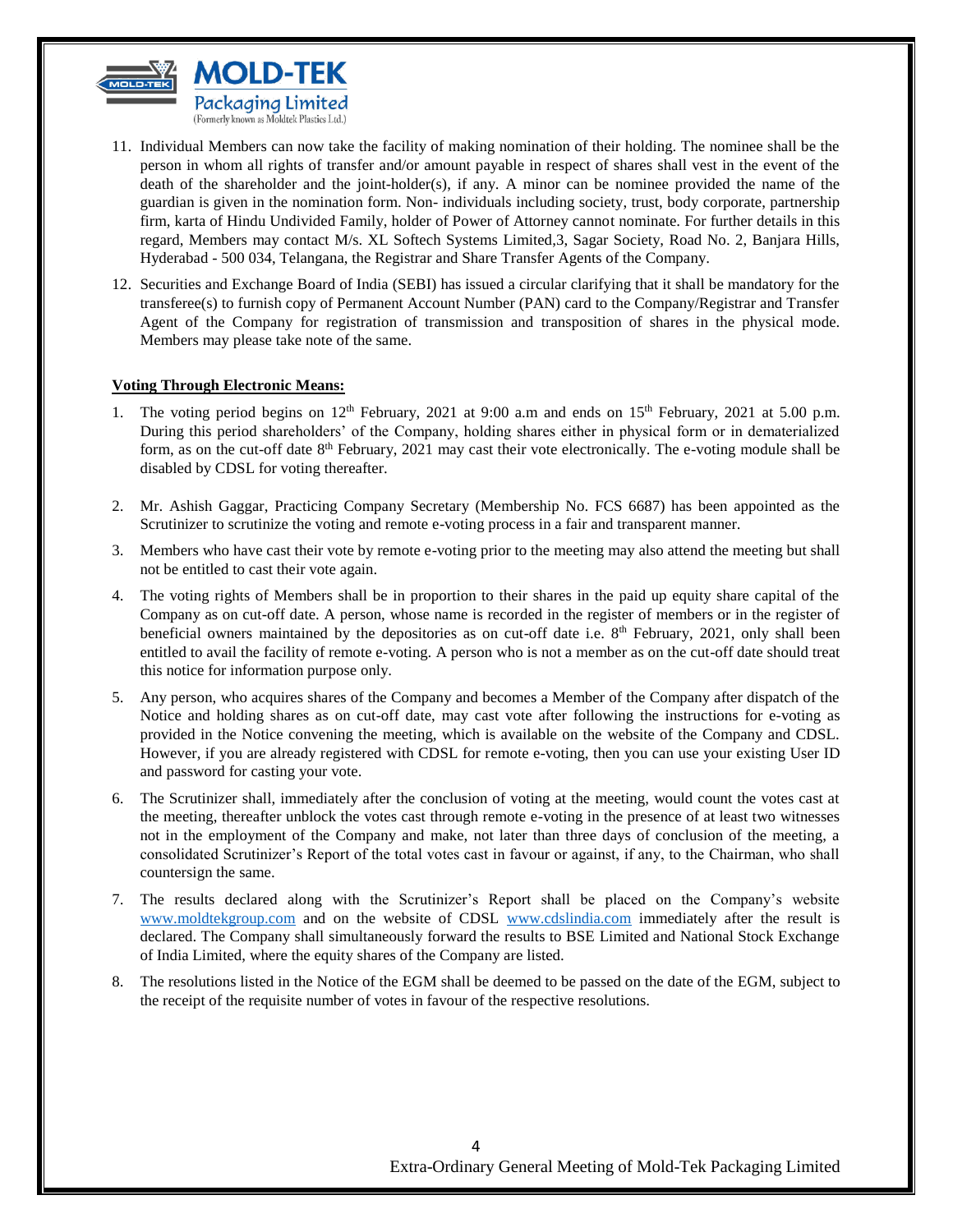

# **Instructions for members CDSL e-Voting System – For Remote e-voting and e-voting during EGM is as under:**

- 1. As you are aware, in view of the situation arising due to COVID-19 global pandemic, the general meetings of the companies shall be conducted as per the guidelines issued by the Ministry of Corporate Affairs (MCA) vide Circular No. 14/2020 dated April 8, 2020, Circular No.17/2020 dated April 13, 2020 and Circular No. 20/2020 dated May 05, 2020 and Circular No. 39/2020 dated  $31<sup>st</sup>$  December, 2020. The forthcoming EGM will thus be held through video conferencing (VC) or other audio visual means (OAVM). Hence, Members can attend and participate in the ensuing EGM through VC/OAVM.
- 2. Pursuant to the provisions of Section 108 of the Companies Act, 2013 read with Rule 20 of the Companies (Management and Administration) Rules, 2014 (as amended) and Regulation 44 of SEBI (Listing Obligations & Disclosure Requirements) Regulations 2015 (as amended), and MCA Circulars dated April 08, 2020, April 13, 2020 and May 05, 2020 the Company is providing facility of remote e-voting to its Members in respect of the business to be transacted at the EGM. For this purpose, the Company has entered into an agreement with Central Depository Services (India) Limited (CDSL) for facilitating voting through electronic means, as the authorized e-Voting's agency. The facility of casting votes by a member using remote e-voting as well as the e-voting system on the date of the EGM will be provided by CDSL.
- 3. The Members can join the EGM in the VC/OAVM mode 15 minutes before and after the scheduled time of the commencement of the Meeting by following the procedure mentioned in the Notice. The facility of participation at the EGM through VC/OAVM will be made available to atleast 1000 members on first come first served basis. This will not include large Shareholders (Shareholders holding 2% or more shareholding), Promoters, Institutional Investors, Directors, Key Managerial Personnel, the Chairpersons of the Audit Committee, Nomination and Remuneration Committee and Stakeholders Relationship Committee, Auditors etc. who are allowed to attend the EGM without restriction on account of first come first served basis.
- 4. The attendance of the Members attending the EGM through VC/OAVM will be counted for the purpose of ascertaining the quorum under Section 103 of the Companies Act, 2013.
- 5. Pursuant to MCA Circular No. 14/2020 dated April 08, 2020, the facility to appoint proxy to attend and cast vote for the members is not available for this EGM. However, in pursuance of Section 112 and Section 113 of the Companies Act, 2013, representatives of the members such as the President of India or the Governor of a State or body corporate can attend the EGM through VC/OAVM and cast their votes through e-voting.
- 6. In line with the Ministry of Corporate Affairs (MCA) Circular No. 17/2020 dated April 13, 2020, the Notice calling the EGM has been uploaded on the website of the Company at [www.moldtekpackaging.com.](http://www.moldtekpackaging.com/) The Notice can also be accessed from the websites of the Stock Exchanges i.e. BSE Limited and National Stock Exchange of India Limited at www.bseindia.com and www.nseindia.com respectively. The EGM Notice is also disseminated on the website of CDSL (agency for providing the Remote e-Voting facility and e-voting system during the EGM) i.e. [www.evotingindia.com.](http://www.evotingindia.com/)
- 7. The EGM has been convened through VC/OAVM in compliance with applicable provisions of the Companies Act, 2013 read with MCA Circular No. 14/2020 dated April 8, 2020 and MCA Circular No. 17/2020 dated April 13, 2020, MCA Circular No. 20/2020 dated May 05, 2020 and Circular No. 39/2020 dated 31<sup>st</sup> December, 2020.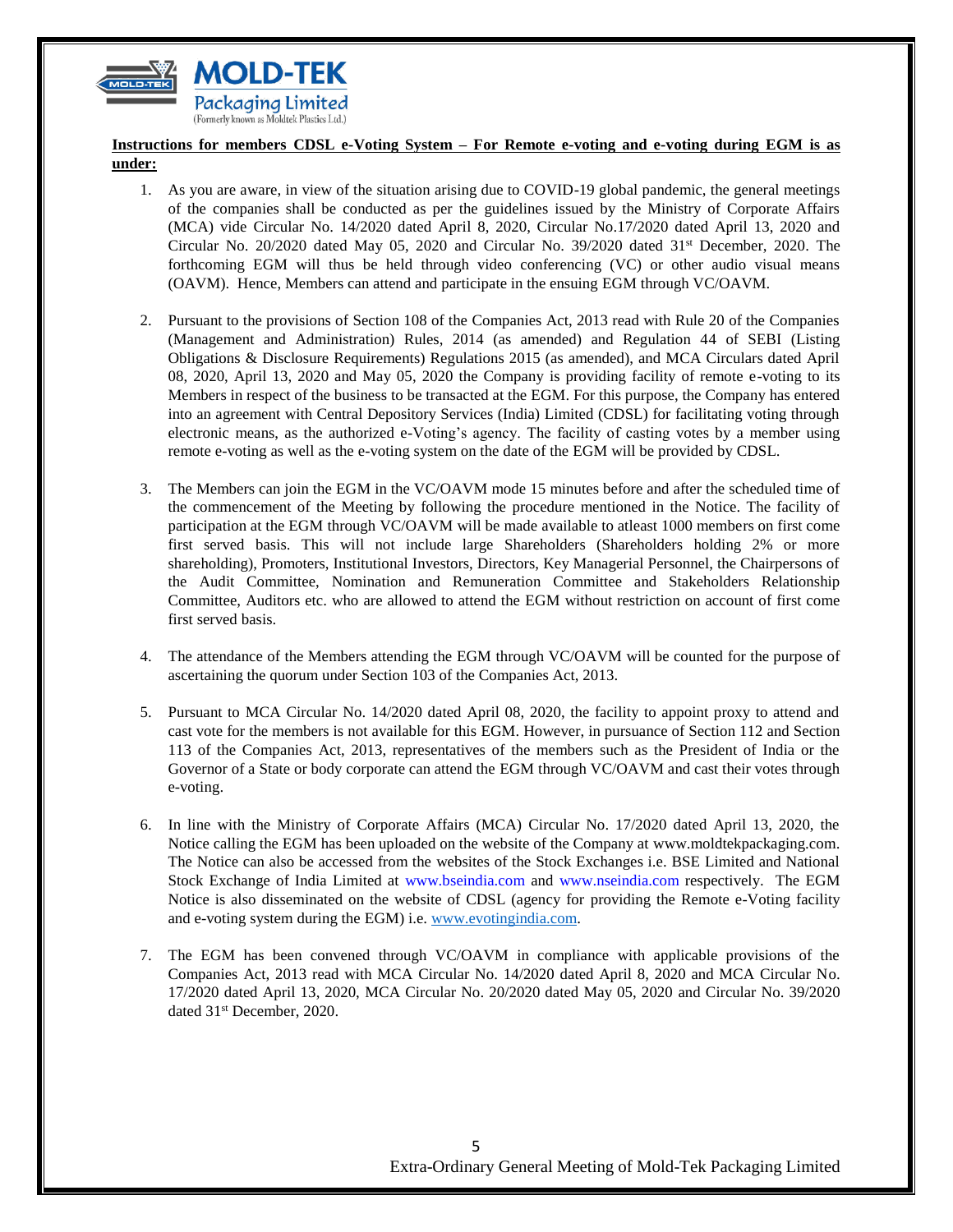

#### **THE INTRUCTIONS FOR SHAREHOLDRES FOR REMOTE E-VOTING ARE AS UNDER:**

- (i) The voting period begins on  $12<sup>th</sup>$  February, 2021 at 9:00 a.m and ends on  $15<sup>th</sup>$  February, 2021 at 5.00 p.m. During this period shareholders' of the Company, holding shares either in physical form or in dematerialized form, as on the cut-off date 8<sup>th</sup> February, 2021 may cast their vote electronically. The evoting module shall be disabled by CDSL for voting thereafter.
- (ii) Shareholders who have already voted prior to the meeting date would not be entitled to vote at the meeting venue.
- (iii) The shareholders should log on to the e-voting website [www.evotingindia.com.](http://www.evotingindia.com/)
- (iv) Click on "Shareholders" module.
- (v) Now enter your User ID
	- a. For CDSL: 16 digits beneficiary ID,
	- b. For NSDL: 8 Character DP ID followed by 8 Digits Client ID,
	- c. Shareholders holding shares in Physical Form should enter Folio Number registered with the Company. OR

Alternatively, if you are registered for CDSL's **EASI/EASIEST** e-services, you can log-in at [https://www.cdslindia.com](https://www.cdslindia.com/) from **[Login](Login - Myeasi)** - **My**e**asi** using your login credentials. Once you successfully log-in to CDSL's **EASI/EASIEST** e-services, click on **e-Voting** option and proceed directly to cast your vote electronically.

- (vi) Next enter the Image Verification as displayed and Click on Login.
- (vii) If you are holding shares in demat form and had logged on to [www.evotingindia.com](http://www.evotingindia.com/) and voted on an earlier e-voting of any company, then your existing password is to be used.
- (viii) If you are a first time user follow the steps given below:

|                                  | For Shareholders holding shares in Demat Form and Physical Form                                                                                                                             |  |
|----------------------------------|---------------------------------------------------------------------------------------------------------------------------------------------------------------------------------------------|--|
| <b>PAN</b>                       | Enter your 10 digit alpha-numeric *PAN issued by Income Tax Department (Applicable for both<br>demat shareholders as well as physical shareholders)                                         |  |
|                                  | Shareholders who have not updated their PAN with the Company/Depository Participant<br>$\bullet$<br>are requested to use the sequence number sent by Company/RTA or contact<br>Company/RTA. |  |
| Dividend Bank<br><b>Details</b>  | Enter the Dividend Bank Details or Date of Birth (in dd/mm/yyyy format) as recorded in your<br>demat account or in the company records in order to login.                                   |  |
| <b>OR</b> Date of<br>Birth (DOB) | If both the details are not recorded with the depository or company please enter the<br>member id / folio number in the Dividend Bank details field as mentioned in instruction<br>(v).     |  |

- (ix) After entering these details appropriately, click on "SUBMIT" tab.
- (x) Shareholders holding shares in physical form will then directly reach the Company selection screen. However, shareholders holding shares in demat form will now reach 'Password Creation' menu wherein they are required to mandatorily enter their login password in the new password field. Kindly note that this password is to be also used by the demat holders for voting for resolutions of any other company on which they are eligible to vote, provided that company opts for e-voting through CDSL platform. It is strongly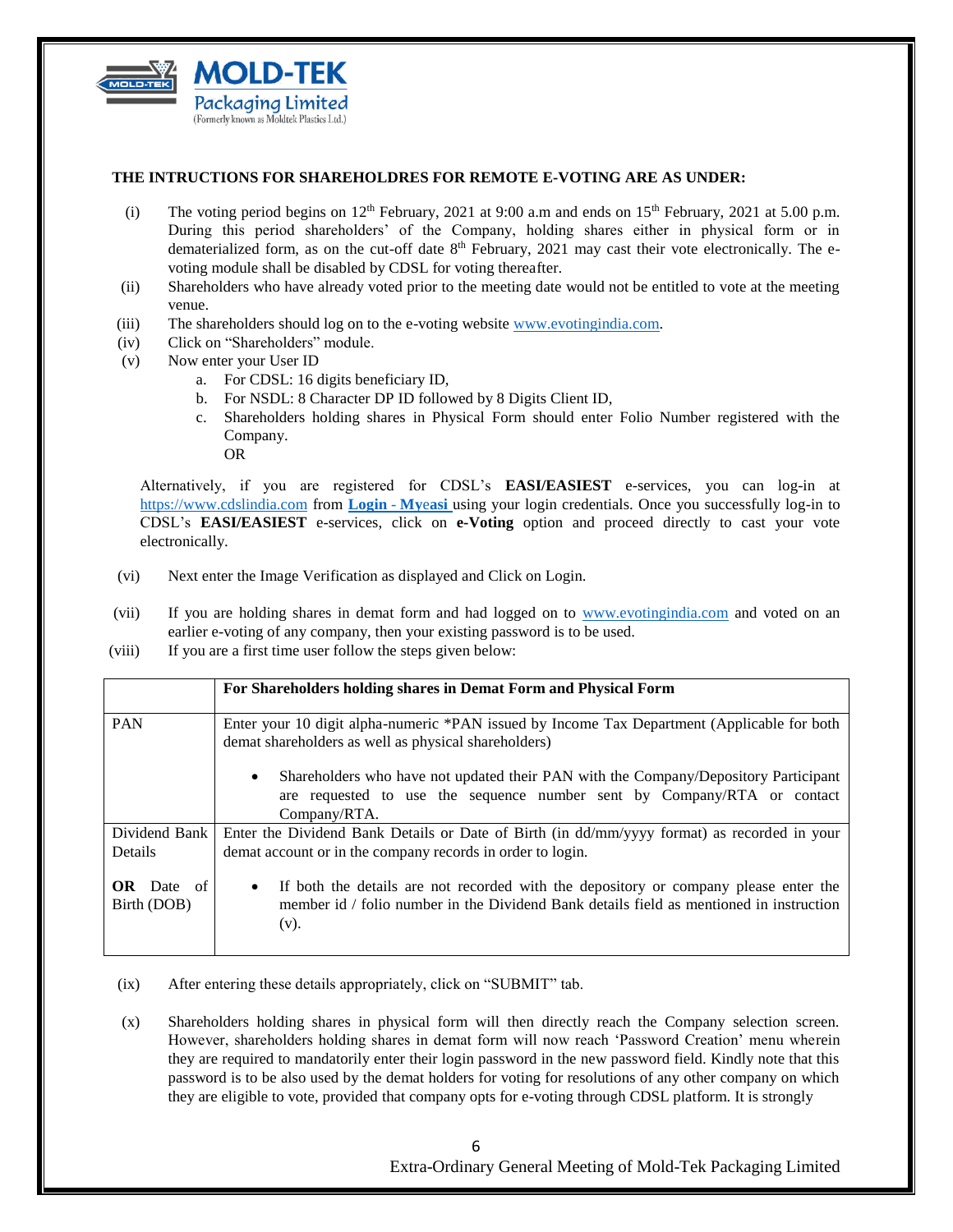

recommended not to share your password with any other person and take utmost care to keep your password confidential.

- (xi) For shareholders holding shares in physical form, the details can be used only for e-voting on the resolutions contained in this Notice.
- (xii) Click on the EVSN for the relevant <Mold-Tek Packaging Limited> on which you choose to vote.
- (xiii) On the voting page, you will see "RESOLUTION DESCRIPTION" and against the same the option "YES/NO" for voting. Select the option YES or NO as desired. The option YES implies that you assent to the Resolution and option NO implies that you dissent to the Resolution.
- (xiv) Click on the "RESOLUTIONS FILE LINK" if you wish to view the entire Resolution details.
- (xv) After selecting the resolution you have decided to vote on, click on "SUBMIT". A confirmation box will be displayed. If you wish to confirm your vote, click on "OK", else to change your vote, click on "CANCEL" and accordingly modify your vote.
- (xvi) Once you "CONFIRM" your vote on the resolution, you will not be allowed to modify your vote.
- (xvii) You can also take a print of the votes cast by clicking on "Click here to print" option on the Voting page.
- (xviii) If a demat account holder has forgotten the login password then Enter the User ID and the image verification code and click on Forgot Password & enter the details as prompted by the system.
- (xix) Shareholders can also cast their vote using CDSL's mobile app "**m-Voting".** The m-Voting app can be downloaded from respective Store. Please follow the instructions as prompted by the mobile app while Remote Voting on your mobile.

### **PROCESS FOR THOSE SHAREHOLDERS WHOSE EMAIL ADDRESSES ARE NOT REGISTERED WITH THE DEPOSITORIES FOR OBTAINING LOGIN CREDENTIALS FOR E-VOTING FOR THE RESOLUTIONS PROPOSED IN THIS NOTICE:**

1. For Physical shareholders- please provide necessary details like Folio No., Name of shareholder, scanned copy of the share certificate (front and back), PAN (self attested scanned copy of PAN card), AADHAR (self attested scanned copy of Aadhar Card) by email to **Company/RTA email id**.

2. For Demat shareholders -, please provide Demat account detials (CDSL-16 digit beneficiary ID or NSDL-16 digit DPID + CLID), Name, client master or copy of Consolidated Account statement, PAN (self attested scanned copy of PAN card), AADHAR (self attested scanned copy of Aadhar Card) to **Company/RTA email id**.

# **INSTRUCTIONS FOR SHAREHOLDERS ATTENDING THE EGM THROUGH VC/OAVM ARE AS UNDER:**

- 1. Shareholder will be provided with a facility to attend the EGM through VC/OAVM through the CDSL e-Voting system. Shareholders may access the same at https://www.evotingindia.com under shareholders/members login by using the remote e-voting credentials. The link for VC/OAVM will be available in shareholder/members login where the EVSN of Company will be displayed.
- 2. Shareholders are encouraged to join the Meeting through Laptops / IPads for better experience.
- 3. Further shareholders will be required to allow Camera and use Internet with a good speed to avoid any disturbance during the meeting.
- 4. Please note that Participants Connecting from Mobile Devices or Tablets or through Laptop connecting via Mobile Hotspot may experience Audio/Video loss due to Fluctuation in their respective network. It is therefore recommended to use Stable Wi-Fi or LAN Connection to mitigate any kind of aforesaid glitches.
- 5. Shareholders who would like to express their views/ask questions during the meeting may register themselves as a speaker by sending their request in advance **at least 7 days prior to meeting** mentioning their name, demat account number/folio number, email id, mobile number at (company email id). The shareholders who do not wish to speak during the EGM but have queries may send their queries in **advance**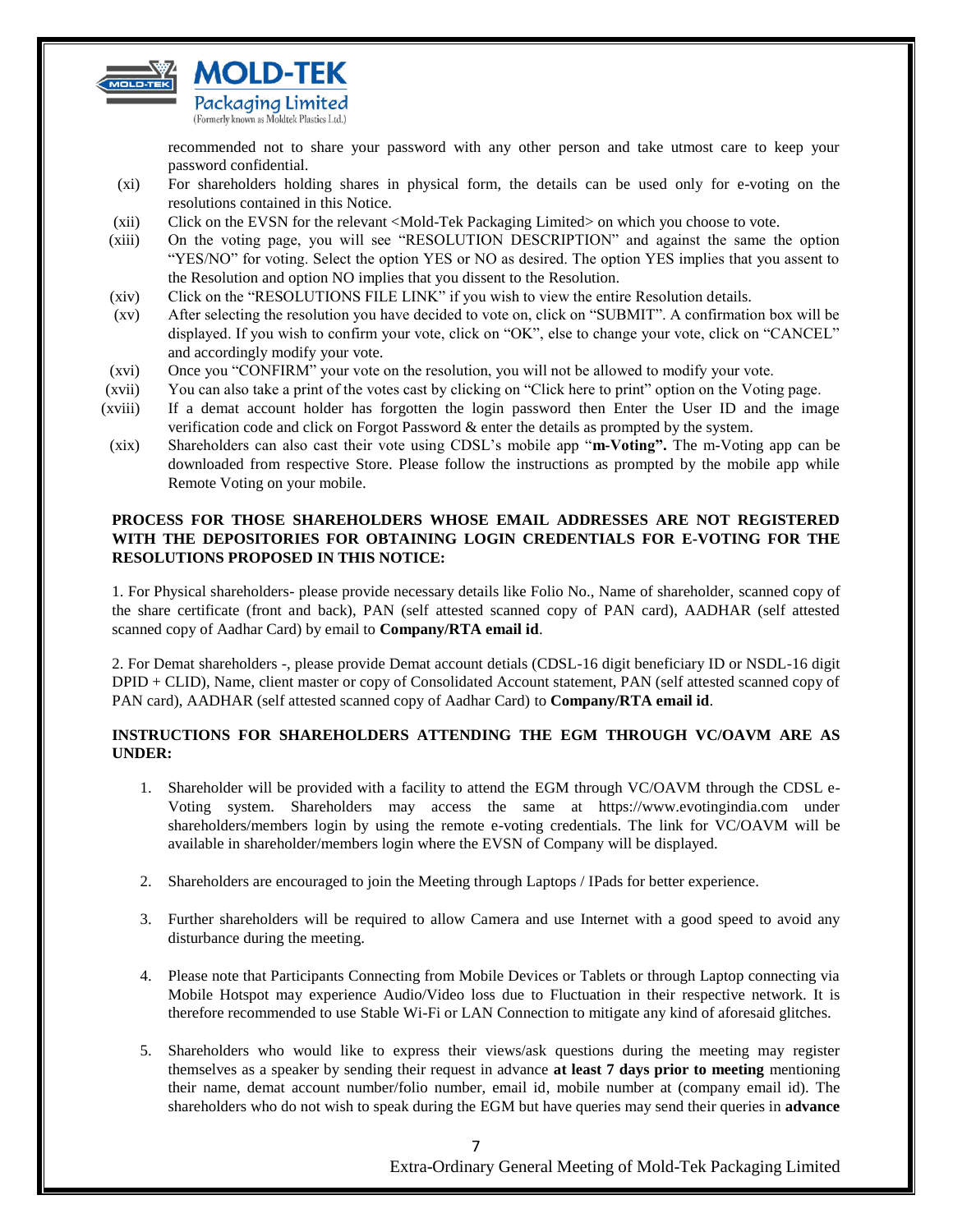

7 **days prior to meeting** mentioning their name, demat account number/folio number, email id, mobile number at (company email id). These queries will be replied to by the company suitably by email.

6. Those shareholders who have registered themselves as a speaker will only be allowed to express their views/ask questions during the meeting.

#### **INSTRUCTIONS FOR SHAREHOLDERS FOR E-VOTING DURING THE EGM ARE AS UNDER:-**

- 1. The procedure for e-Voting on the day of the EGM is same as the instructions mentioned above for Remote e-voting.
- 2. Only those shareholders, who are present in the EGM through VC/OAVM facility and have not casted their vote on the Resolutions through remote e-Voting and are otherwise not barred from doing so, shall be eligible to vote through e-Voting system available during the EGM.
- 3. If any Votes are cast by the shareholders through the e-voting available during the EGM and if the same shareholders have not participated in the meeting through VC/OAVM facility, then the votes cast

by such shareholders shall be considered invalid as the facility of e-voting during the meeting is available only to the shareholders attending the meeting.

4. Shareholders who have voted through Remote e-Voting will be eligible to attend the EGM. However, they will not be eligible to vote at the EGM.

#### (xx) **Note for Non – Individual Shareholders and Custodians**

- Non-Individual shareholders (i.e. other than Individuals, HUF, NRI etc.) and Custodians are required to log on to [www.evotingindia.com](http://www.evotingindia.com/) and register themselves in the "Corporates" module.
- A scanned copy of the Registration Form bearing the stamp and sign of the entity should be emailed to [helpdesk.evoting@cdslindia.com.](mailto:helpdesk.evoting@cdslindia.com)
- After receiving the login details a Compliance User should be created using the admin login and password. The Compliance User would be able to link the account(s) for which they wish to vote on.
- The list of accounts linked in the login should be mailed to helpdesk.evoting@cdslindia.com and on approval of the accounts they would be able to cast their vote.
- A scanned copy of the Board Resolution and Power of Attorney (POA) which they have issued in favour of the Custodian, if any, should be uploaded in PDF format in the system for the scrutinizer to verify the same.
- Alternatively Non Individual shareholders are required to send the relevant Board Resolution/ Authority letter etc. together with attested specimen signature of the duly authorized signatory who are authorized to vote, to the Scrutinizer and to the Company at the email address viz; cs@moldtekpackaging.com (designated email address by company), if they have voted from individual tab  $\&$  not uploaded same in the CDSL e-voting system for the scrutinizer to verify the same.

If you have any queries or issues regarding attending EGM& e-Voting from the e-Voting System, you may refer the Frequently Asked Questions ("FAQs") and e-voting manual available at [www.evotingindia.com,](http://www.evotingindia.com/)  under help section or write an email to [helpdesk.evoting@cdslindia.com](mailto:helpdesk.evoting@cdslindia.com) or contact Mr. Nitin Kunder (022-23058738 ) or Mr. Mehboob Lakhani (022-23058543) or Mr. Rakesh Dalvi (022-23058542).